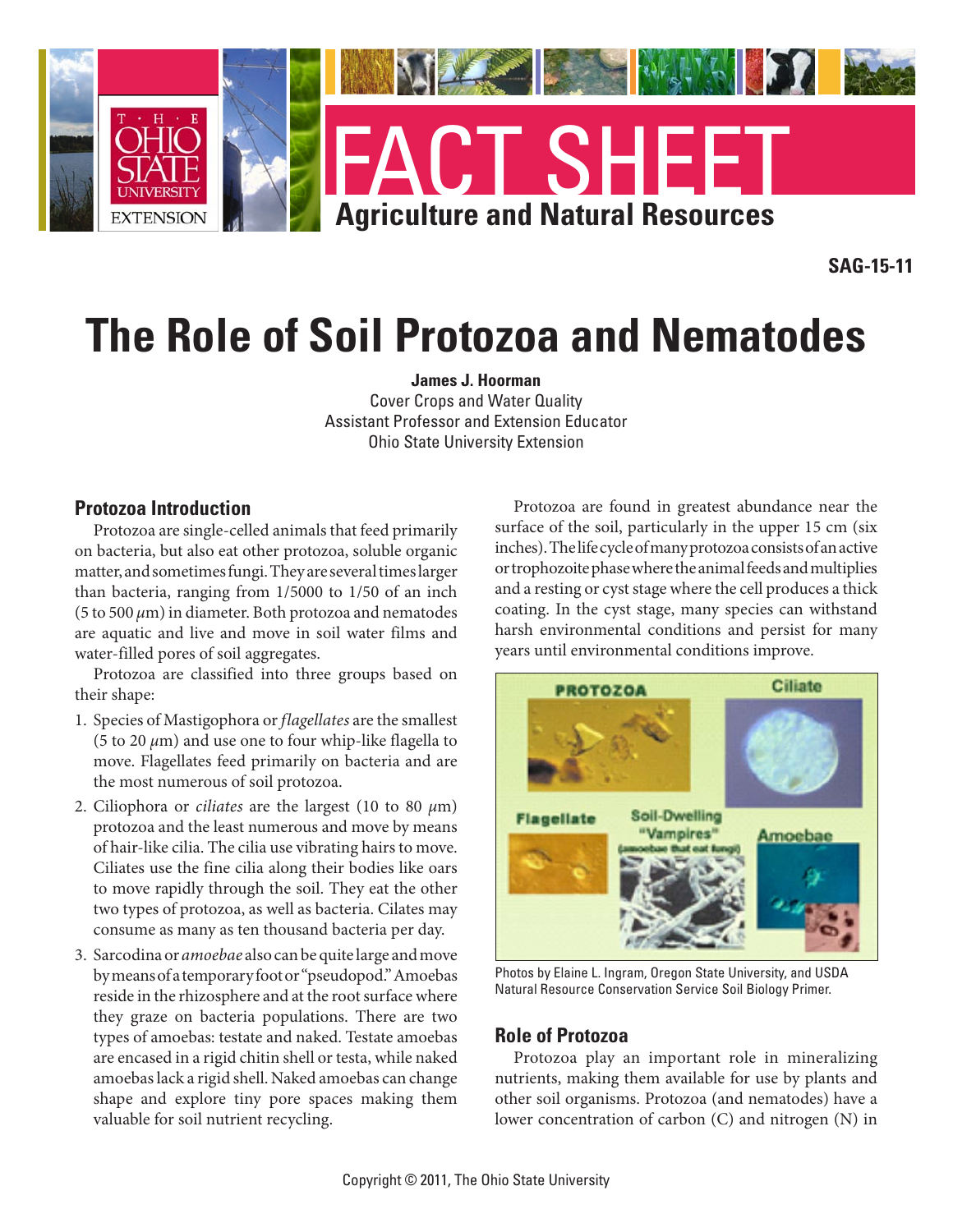their cells than the bacteria they eat. (The ratio of C:N for protozoa is 10:1 or much more than 3:1 to 10:1 for bacteria.) Bacteria eaten by protozoa contain too much N for the amount of C protozoa need. They release the excess N in the form of ammonium (NH $_4^{\rm +})$ . This usually occurs near the root system of a plant. Bacteria and other organisms rapidly take up most of the ammonium, but some is used by the plant. See Understanding Soil Microbes and Nutrient Recycling.

Another role that protozoa play is in regulating bacteria and algae populations. Single protozoa (paramecium) can consume as many as 5 million bacteria in one day. The protozoa help maintain an ecological balance in the soil. When they graze on bacteria, protozoa stimulate growth of the bacterial population and decomposition rates and soil aggregation. Protozoa grazing can be thought of like pruning a tree—a small amount enhances growth, too much reduces growth or will modify the mix of species in the bacterial community. Protozoa are also an important food source for other soil organisms and help to suppress disease by competing with or feeding on pathogens. Protozoa feed selectively so they influence the bacteria composition and bacteria population in the rhizosphere.



Living roots release many types of organic materials into the rhizosphere within 50 *µ*m of the surface of the root. The rhizosphere typically contains 1,000 to 2,000 times more microorganisms than the typical soil without roots.

Protozoa need bacteria and algae to eat and water in which to move, so moisture plays a big role in determining which types of protozoa will be active and present. Like bacteria, protozoa are particularly active in the rhizosphere next to roots. Typical numbers of protozoa in soil vary widely, from a thousand per teaspoon in low fertility soils to a million per teaspoon in some highly fertile soils. Mastigophora or flagellates tend to dominate in drier soils while Ciliophora or cilates are abundant only if the soil moisture level is high.



Cilate protozoa surrounding bacteria. Fotosearch Waukesha, WI.

In bacterial-dominated soils like cultivated soils, flagellates and amoebae predominate. In general, high clay-content soils contain a higher number of smaller protozoa (flagellates and naked amoebae), while coarser textured soils and undisturbed or no-till soils contain more large flagellates, testate amoebae, and ciliates. Protozoa and bacterial-feeding nematodes compete for their common food resource, which is bacteria. Some soils have high numbers of either nematodes or protozoa, but not both.

#### **Nematode Introduction**

Nematodes or roundworms are non-segmented worms with tapered ends typically 1/500 of an inch (50 *µ*m) in diameter and 1/20 of an inch (1 mm) in length. They have a head, and a tail with a well developed central nervous and fertility system with a complete digestive system, so they are considered the most primitive animal. They are small enough to fit in most soil pores and soil aggregates. They are classified in the animal phylum Nemata and are best known for causing infectious disease in plants and animals, but they also play an important role in soil and crop ecology. Nematodes are aquatic organisms so they require adequate soil moisture to move in the soil.

A few species are responsible for plant diseases but far less is known about the majority of the nematode community that plays beneficial roles in soil. Many beneficial nematodes serve as biological pest control agents in managed systems and others regulate the natural ecosystem and soil nutrient cycling. Some feed on the plants and algae (first trophic level); others are grazers that feed on bacteria and fungi (second trophic level); and some feed on other nematodes (higher trophic levels). A variety of nematodes function at several trophic levels of the soil food web. Nematodes are most abundant in the surface soil horizon.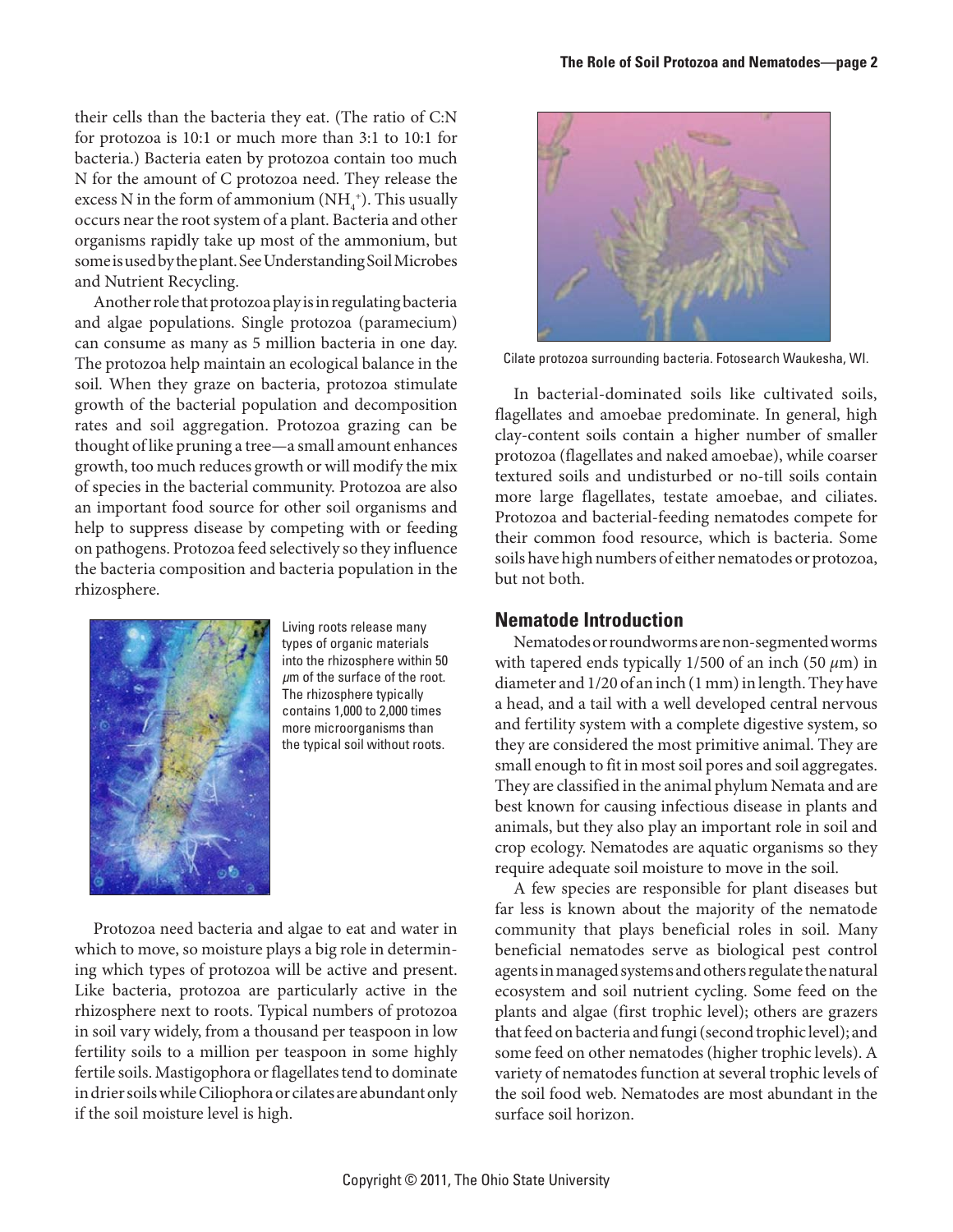# **Role of Nematodes**

Nematodes use either a stylet or tooth to puncture and suck out cell contents or ingest cells whole. Nematodes can be divided into five broad groups based on their diet with the first four groups being free living:

- 1. *Bacterial-feeders* consume bacteria through a stoma, a large open channel.
- 2. *Fungal-feeders* feed by puncturing the cell wall of fungi using a small slender stylet to suck out the internal contents.
- 3. *Predatory nematodes* eat all types of nematodes and protozoa using a stylet. They eat smaller microorganisms whole or attach themselves to the cuticle of larger nematodes, scraping away until the prey's internal body parts can be extracted.
- 4. *Omnivores* eat a variety of organisms including bacteria, fungus, protozoa, other nematodes and roots and may have a different diet at each life stage.
- 5. *Root-feeders* are plant parasites feeding on roots, and thus are not free-living in the soil because they live either inside or outside the plant root, depending on the plant root for a food source.



Photo by Elaine L. Ingram, Oregon State University



Photo by Elaine L. Ingram, Oregon State University.



Upper left photo by Kathy Merrifeld. Lower right photo by Elaine L. Ingram, Oregon State University.

Like protozoa, nematodes are important in mineralizing, or releasing, nutrients in plant-available forms. When nematodes eat bacteria or fungi, ammonium  $(NH_4^+)$  is released because bacteria and fungi contain much more N than the nematodes require. At low nematode densities, feeding by nematodes stimulates the growth rate of bacteria populations. For example, low grazing may stimulate bacteria growth and increase nutrient release. Small or low root consumption by nematodes may stimulate plant root growth like branch pruning, increasing root biomass. See fact sheet: Understanding Soil Microbes and Nutrient Recycling for decomposition of organic residues.

Nematode grazing may control the balance between bacteria and fungi, and the species composition of the microbial community. Nematodes help distribute bacteria and fungi through the soil and along roots by carrying live and dormant microbes on their surfaces and in their digestive systems. Some nematodes cause disease while other nematodes consume disease-causing organisms, such as root-feeding nematodes, or prevent their access to roots and some nematodes may be potential bio-control agents.

Nematodes are concentrated near their prey groups. Bacterial-feeders abound near roots where bacteria congregate; fungal-feeders are near fungal biomass; root-feeders are concentrated around roots of stressed or susceptible plants. Predatory nematodes are more likely to be abundant in soils with high numbers of nematodes. Because of their size, nematodes tend to be more common in coarser-textured soils. Nematodes move in water films in large (>1/500 inch or 50 *µ*m) pore spaces and in uncultivated soils with mesopores (30 to 100 *µ*m). Nematodes are considered mesofauna because they are larger in size (0.1 to 2 mm) than the microfauna (protozoa, <0.1 mm). Nematodes and protozoa are food for higher level predators including predatory nematodes, soil microarthropods, and soil insects. They are also parasitized by bacteria and fungi.

Agricultural soils generally support less than 100 nematodes in each teaspoon (dry gram) of soil. Grasslands may contain 50 to 500 nematodes, and forest soils generally hold several hundred per teaspoon. The proportion of bacterial-feeding and fungal-feeding nematodes is related to the amount of bacteria and fungi in the soil. Less disturbed soils contain more predatory nematodes, suggesting that predatory nematodes are highly sensitive to a wide range of disturbances. In addition to their diversity, nematodes may be useful indicators because their populations are relatively stable in response to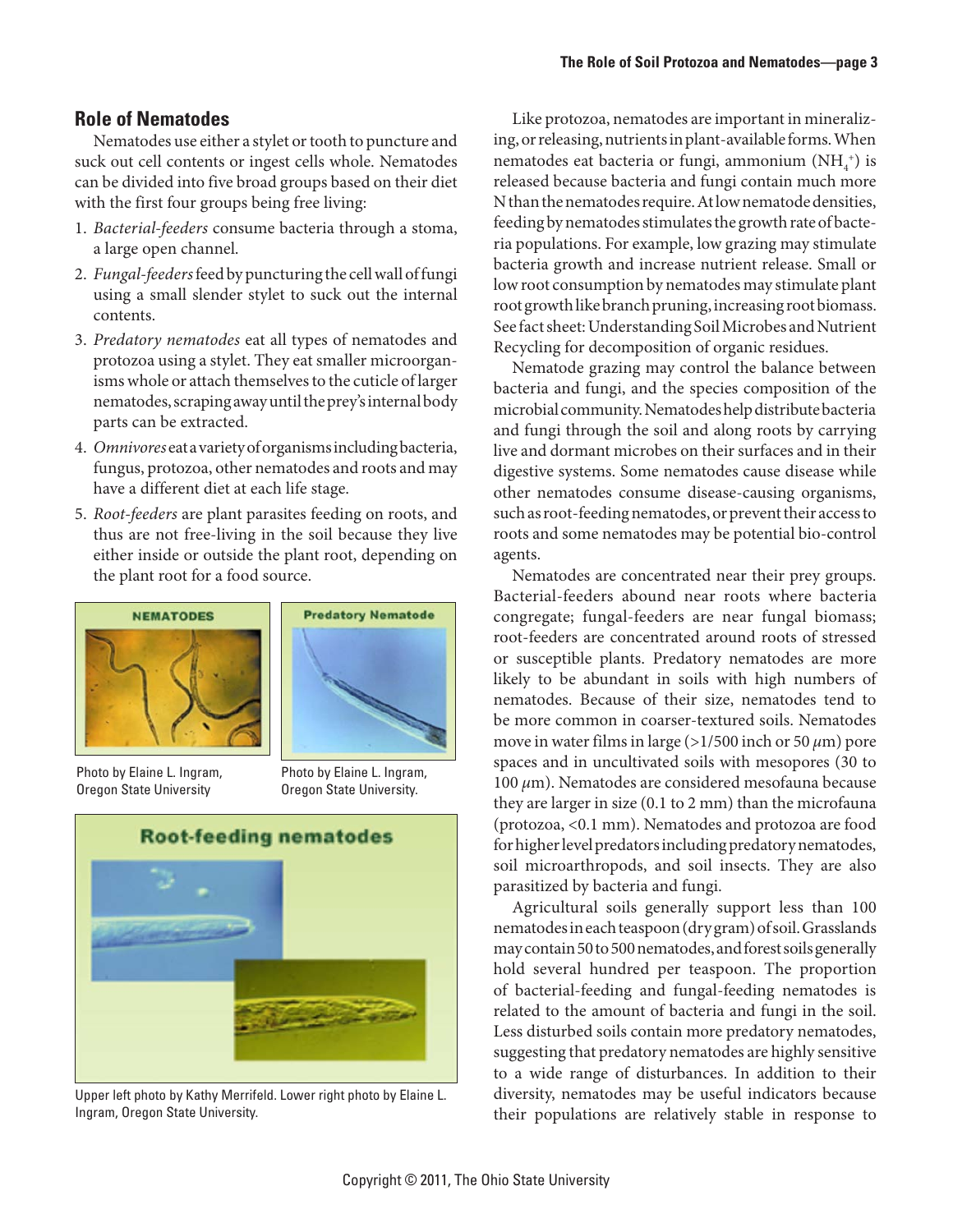changes in moisture and temperature (in contrast to bacteria). Because they are quite small and live in water films, changes in nematode populations reflect changes in soil microenvironments. So they are a useful indicator for soil quality and soil health.

### **Managing Parasitic Nematodes**

Michigan State research shows that the nematode community structure varies among different cropping systems. Parasitic nematodes are consided harmful to plants. The highest concentration was found in conventional tillage systems with progressively lower concentrations in integrated fertilizer, integrated compost and the lowest in transitional organic systems. The ratio of non-parasitic to parasitic nematodes may be an indication of ecosystem soil health with organic systems having better soil health.

Most conventional farms maximize crop yields using purchased inputs and this frequently limits biological diversity and results in extensive food supplies for parasitic nematodes with few predators and few factors to limit their population. Ecologically managed farming systems are designed to foster biological diversity and nematode problems are rare in these systems when there is a balance of prey and predators.

Nematode management involves monitoring nematode populations and using other information like cropping history, soil texture, soil nutrient levels, and other factors to limit parasitic nematodes and enhance beneficial predator nematodes. There are four main stategies to



Predator nematode consuming a parasitic nematode. Photo used with permission from Jonathan Eisenback www.mactode.com.

control nematodes: avoidance-exclusion, containmentelimination, control, or do nothing.

Avoidance-exclusion is the best way to prevent nematode problems because it is easier to prevent a nematode problem rather than trying to manage an established problem. Some nematode management tactics include: designing a field crop ecosystem for enhanced biodiversity, crop rotation, using nematode free seed or transplants, enhancing limiting factors, control soil erosion, keeping farm equipment nematode free, and maintaining good sanitation.

Containment-elimination is used once nematodes become established and it is important to prevent them from spreading to other sites. This can be achieved partially by reducing harmful nematode population densities and using avoidance-exclusion to prevent spread to new locations. It usually is not possible to eliminate a nematode species from a system once it becomes established.

When a nematode's population density exceeds the crop's threshold, some type of control is used. Nematode control reduces the population to a level that is below the disease threshold and attempts to maintain this equilibrium. Nematode control tactics include: manipulating soil structure, the soil water content, and soil humus content; using organic amendments; rotating with non-host crops; releasing natural enemies; introducing bionematicides; enhancing existing limiting factors, and using synthetic chemical nematicides.

Sometimes doing nothing is the appropriate response. For example, when a parasitic nematode population is



Lesion nematode penetrating a root. Used with permission from Ulrich Zunke, www.mactode.com.